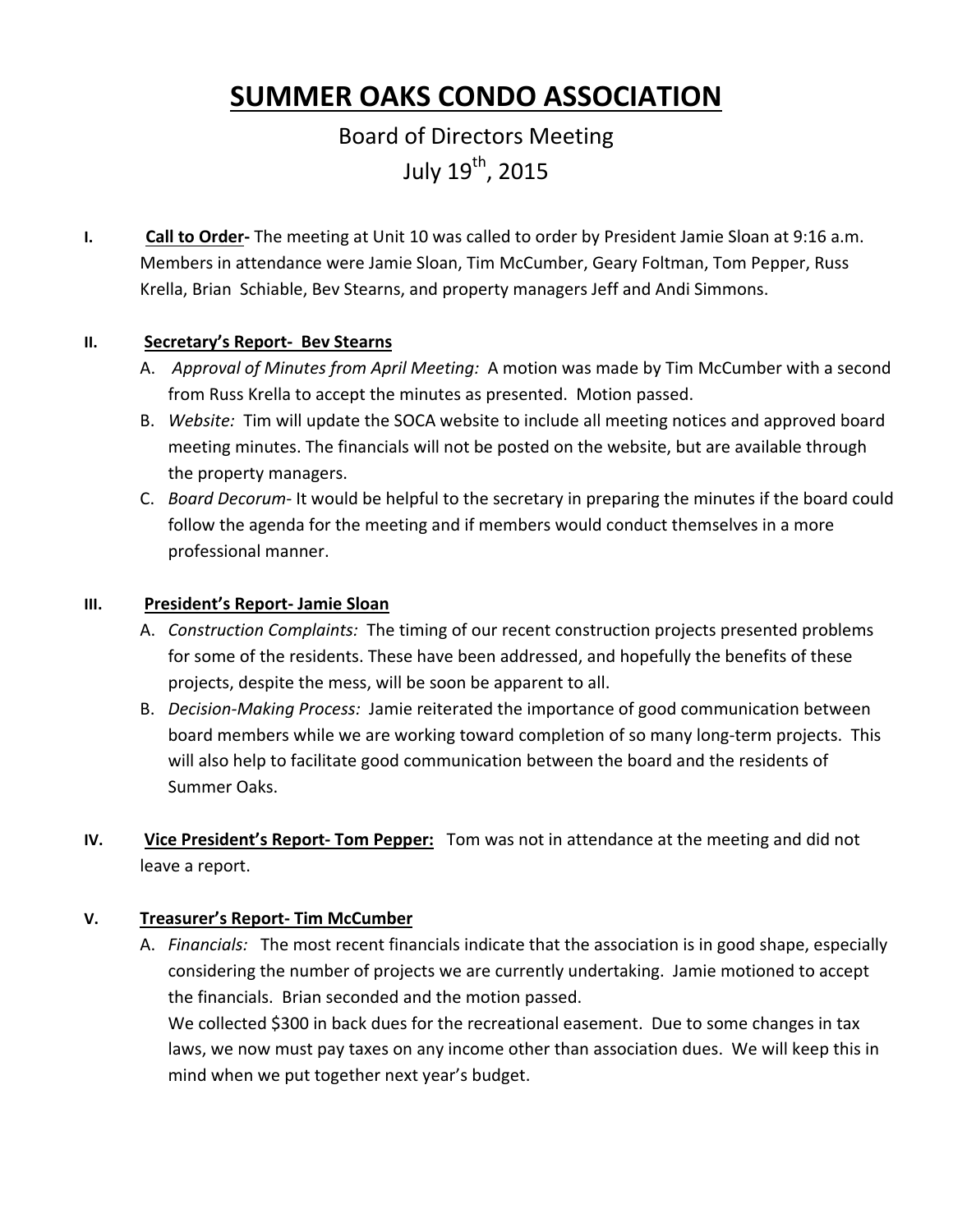- B. *ATC Update:* Tim is currently negotiating with the utility company regarding the expansion of their utility easement. The land they want to take is owned by the association, so they will have to purchase it in order to expand the easement. We are close to agreeing on a settlement.
- C. *Noise‐* There has been some discussion about amending the noise ordinance currently in place for residents of Summer Oaks. Tim recommended an amendment to the current noise ordinance which read: "Quiet hours are from 10:00 pm until 8:00 am. Quiet hours on nationally recognized holidays are from 12:00 am until 8:00 am". After discussion, the amendment was not adopted.

# **VI. Buildings and Grounds‐ Russ Krella**

- A. *Unit 65 Deck:* The deck on unit 57 was recently replaced with a concrete patio. This will eliminate maintenance issues and was less expensive than replacing the existing wood deck.
- B. *Walkway Update:* The walkway behind building 8 is done except for the railings. We will need to consider whether or not to reinstall the electrical service to some of the piers. This will be discussed at the annual meeting.
- C. *Shoreline Project Near Building One:* A variance will be required to do the shoreline work behind building one. Since we will need to apply for the variance, the DNR engineer suggested also applying for permission to cut into the hill and replace the piers with a permanent walkway and retaining wall. This would cost an additional \$75K, or approx. \$1100 per unit. Sticking to our original plan for the shoreline will still require a variance, but would cost less. It would be possible to apply for a variance to replace the boardwalk behind unit one at the same time that we apply for the shoreline variance. At this time, we will authorize the contractor to apply for all three variances and see what gets approved. The permits would be good for approx. four years once approved.
- D. *Ongoing Projects:* We are continuing to replace lights around the property with LED units which has already saved a substantial amount in utility bills. The cost to put in the new stairs between buildings 8 and 9 will be \$57,000. Buildings 5 and 6 were supposed to be painted this summer, but the contractor did not show. Andi and Russ will pursue this.

The sidewalk behind building three will be replaced this year. The sidewalk on the south side will be replaced in 2016. Both are in poor condition and may present a hazard.

## **VII. Property Manager's Report‐Andi Simmons**

Tim will work with Andi before the annual meeting to put together the budget for next year. Tim will email it to board members for input before the meeting.

## **VIII. New Business**

- A. *Renting of Piers:* Some owners have been approached about renting out their pier spaces to others. Tim believes that according to state statutes, this is prohibited. It is possible that we will have to look into this in the future.
- B. *Annual Meeting Location:* We will check into reserving the meeting room at the Culver Library to hold our annual meeting in October.